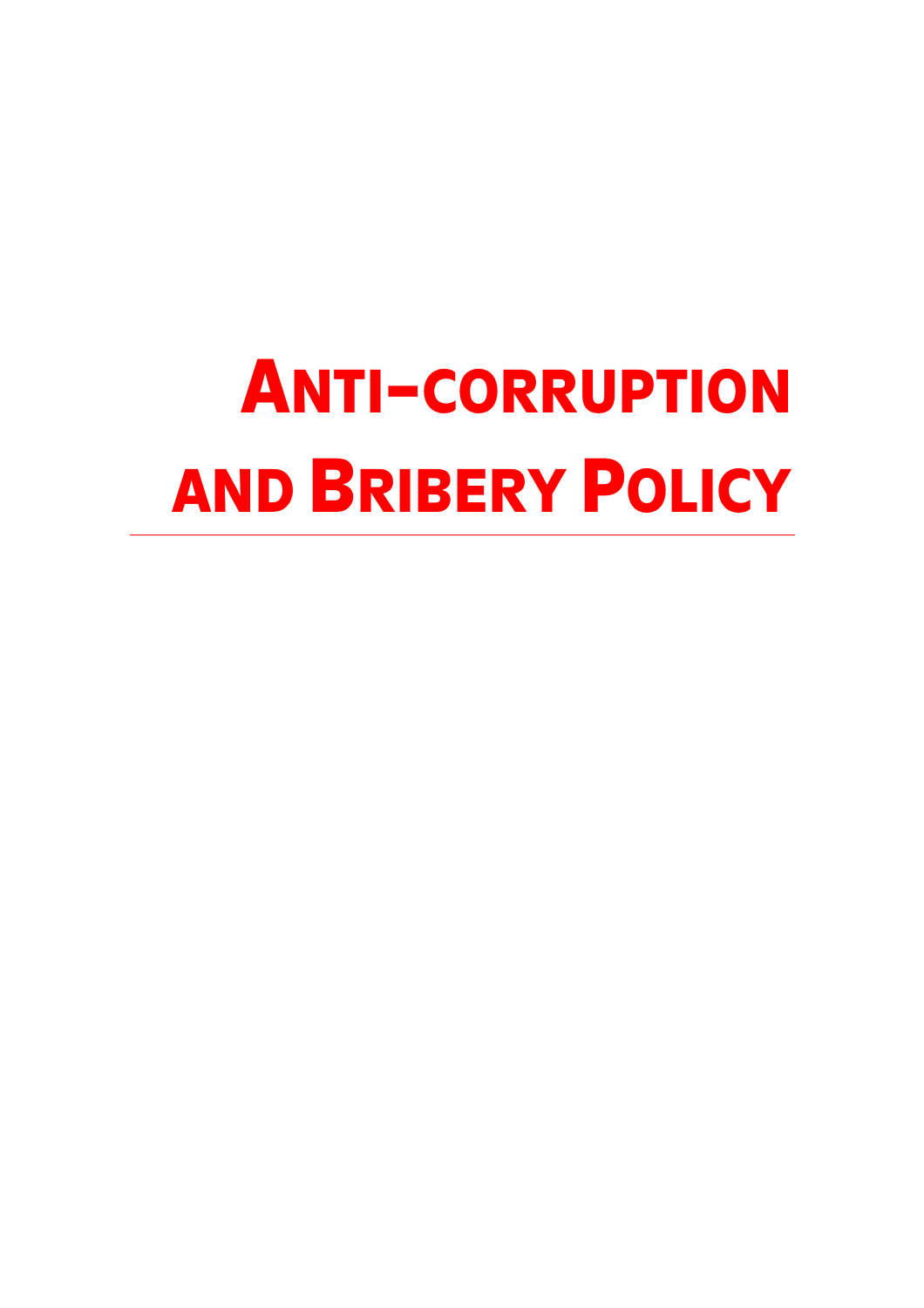## CAMPER

# ANTI-CORRUPTION AND BRIBERY POLICY

## INDEX

- 1. Mission
- 2. Values
- 3. Context
- 4. Objective
- 5. Responsibilities
- 6. Scope of application
- 7. Governing principles
- 8. Commitments
- 9. Whistleblower Channel
	- Annex 1. Model Anti-Corruption & Bribery Clause.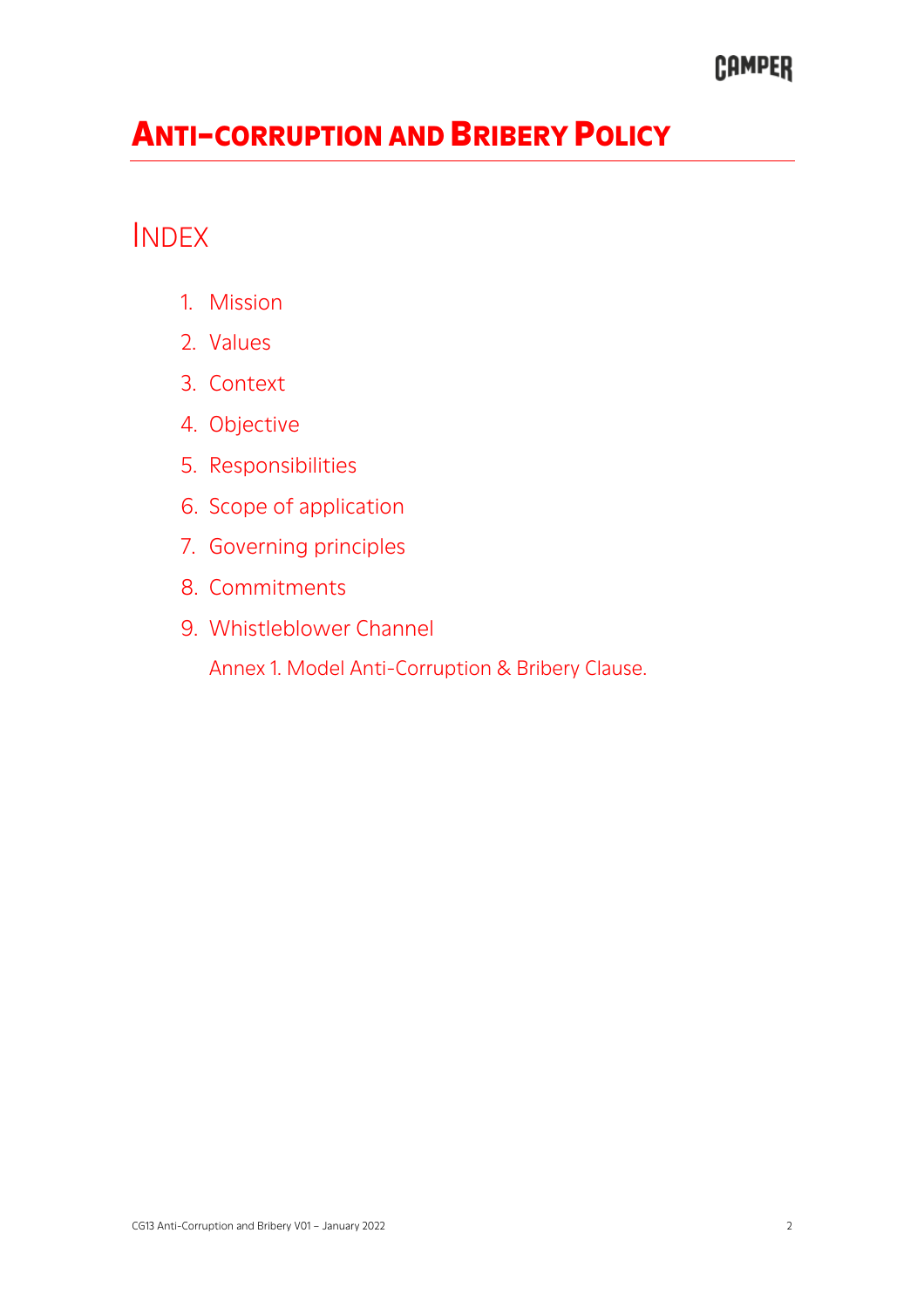# ANTI-CORRUPTION AND BRIBERY POLICY

#### 1. Mission

#### WALKING WITH PURPOSE

Delighting people with a playful, sustainable and responsible walking experience

#### 2. Values

#### Real

We have been shoemakers for over 140 years. Quality and craftsmanship remain at the heart of what we do.

#### Imaginative

Camper thinks differently. And we want to be seen to be different. But not in a loud, showy way. We will add a twist of understated imagination to everything we do – in product, retail and communication.

#### Playful

Camper is from the Mediterranean. We are serious about what we do but do not take ourselves too seriously. We walk, we don't run. And we will always try to add a smile to life.

#### Caring

Camper is about people with local values and global horizons. We will do the right thing for the people and the environment wherever we work.

#### 3. Context

This Policy complements the set of corporate policies (the "Regulatory Body") already existing in the Camper Group ("Camper", "Group", "Company") to ensure compliance with prevailing legislation in Spain and abroad wherever it pursues its business transactions.

It is Camper responsibility to comply with all the legislation, both national and international, in the countries where it directly operates, including in this specific case anti-corruption laws.

Considering this, Camper commits to implement all the necessary measures, organizational, technical and disciplinary measures that demonstrate effective internal control in the fight against corruption and fraud in all areas of its business activity.

#### 4. Objective

By means of this Policy, it is our objective to ratify the commitment to a strict and rigorous compliance with legislation on the prevention and fight against all forms of corruption, whether direct or indirect, implementing the principles contained in our Code of Conduct and Ethics.

#### 5. Responsibilities

The Camper Board of Directors is attributed with responsibility for approving the strategy and corporate policies for the Camper Group.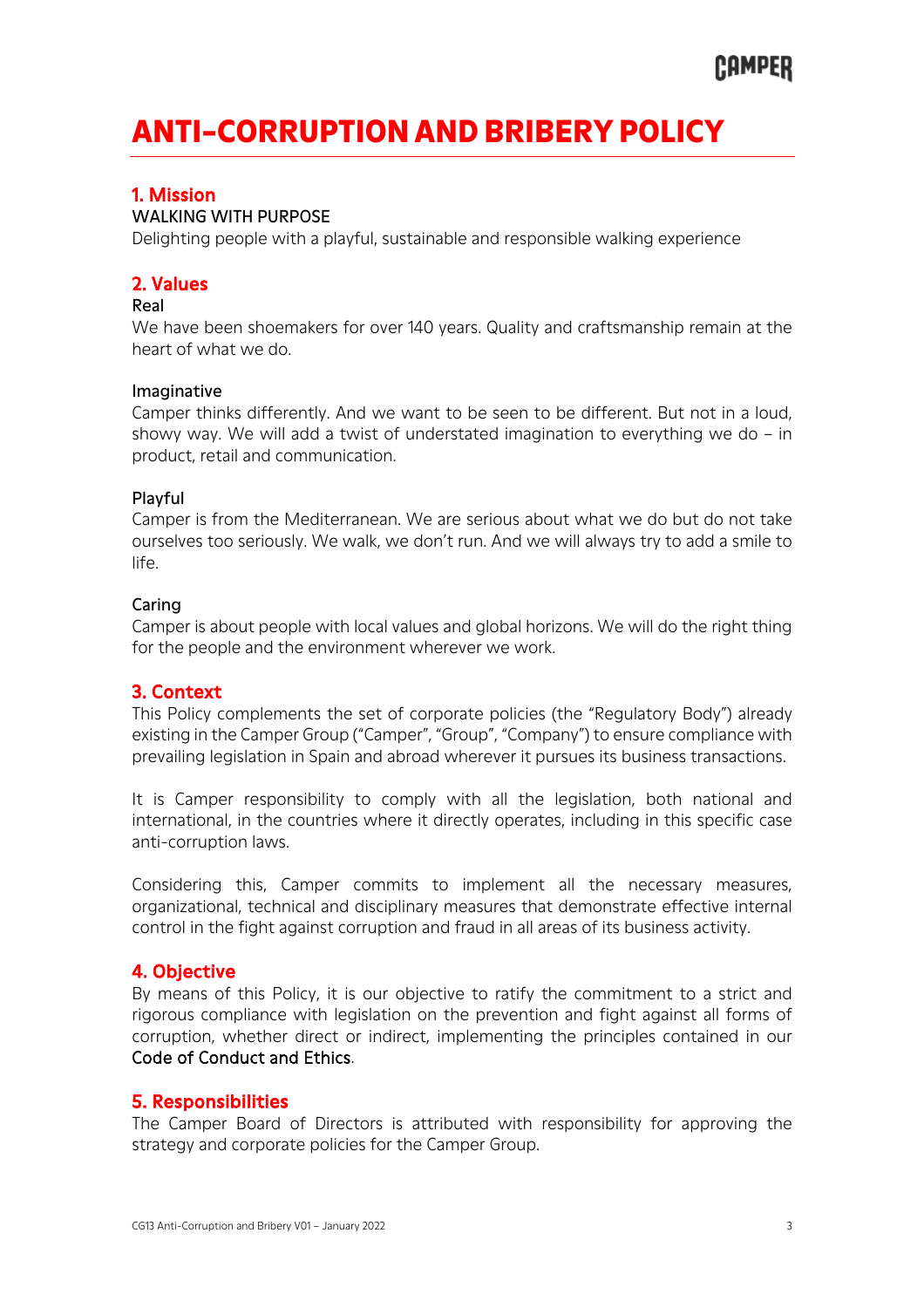The Anti-Corruption and Bribery Policy has the total and absolute commitment of the Executive Committee, headed by the CEO. For this purpose, the Executive Committee should actively and permanently exhibit its commitment to the design, development, implementation, disclosure and continuous improvement of the Anti-Corruption and Bribery Policy.

In turn, the company expects and requires a maximum effort and degree of commitment from all its employees and the rest of the stakeholders in the defence of honesty in their behaviour and their full adherence to this Policy.

#### 6. Scope of application

This strategy is applicable to the entire Group, regardless of geographic location.

It is applicable to all those territories in which Camper operates directly by means of its companies and those in which the marketing and distribution of the products, undertaken by any company of the Group.

The governing principles of this strategy are of compulsory application by all companies of the Camper Group. Their compliance is mandatory for all members of the Executive Committee, the Economic Control Committee and for all those employees that are directly or indirectly involved in client / supplier contracting processes.

#### 7. Governing principles

Camper rejects any form of corruption and in doing so applies a zero-tolerance criterion with respect to any breach of this Policy. Without exception, Camper neither allows nor consents to the participation by its executives and employees in any act of corruption or bribery in the exercise of their professional activity, not even when it is believed that they are acting for the benefit of Camper.

In order to prevent corruption and bribery practices, Camper will conduct all activities relating to its value chain in accordance with prevailing legislation in all areas of activity and in all jurisdictions in which it operates.

#### 8. Commitments

For this purpose, the Camper Group undertakes:

- Not to influence the will or objectivity of the decisions of Camper's staff or other staff to obtain any benefit or trade or business advantage through the use of non-ethical practices and/or those that are contrary to applicable law and to the guidelines established in the Code of Conduct and Ethics.
- To seek to ensure that a conflict of interest does not negatively affect the interest of Camper stakeholders through the identification, prevention and / or management of the conflict of interest.
- To refrain from giving, promising to offer, directly or indirectly, any financial consideration or reward to any natural or legal person, for the purpose of obtaining undue and/or unlawful advantages for Camper in the development of its activity.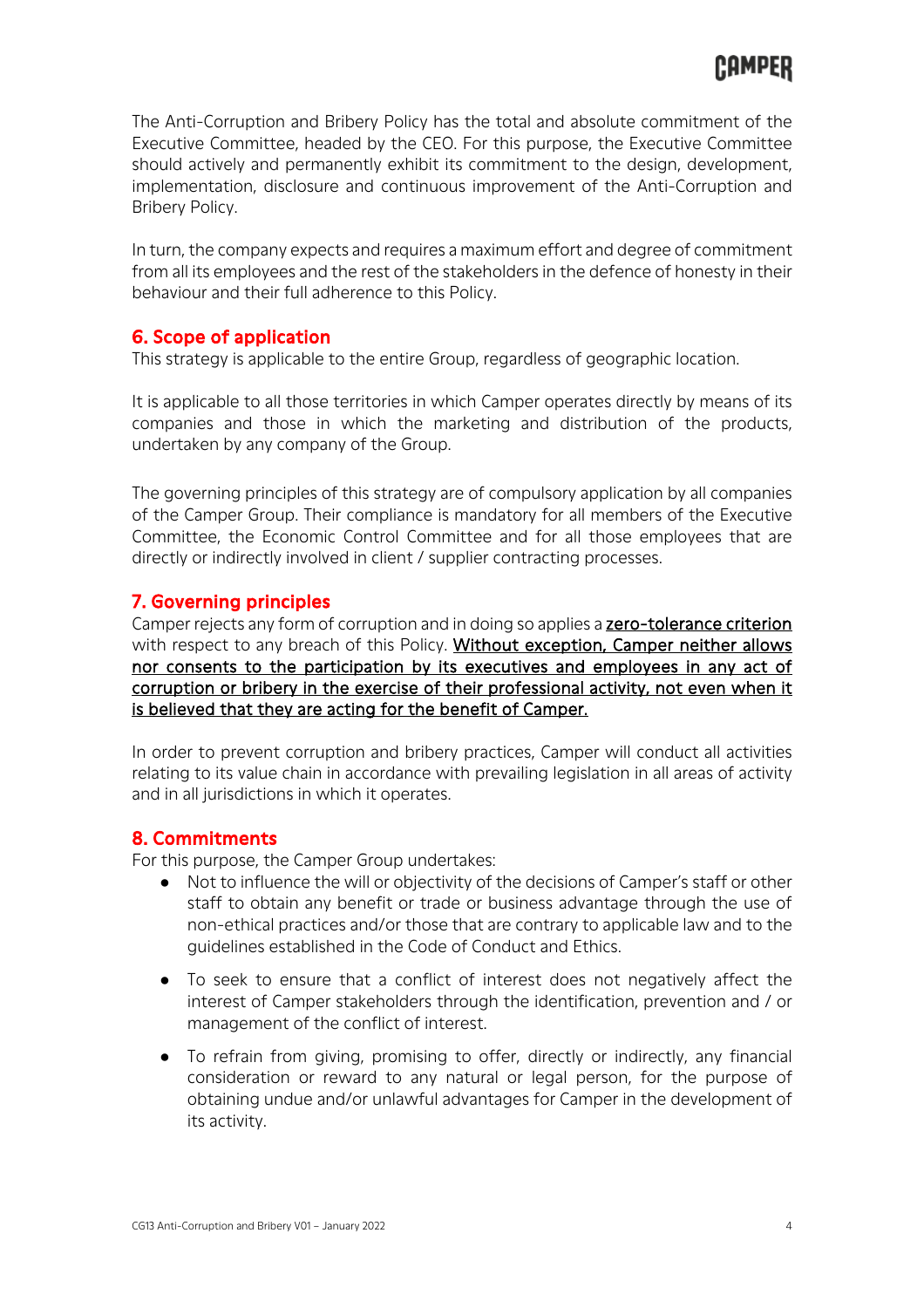- To refrain from allowing any facilitation payment to public officials so that they act to facilitate and/or streamline administrative processes, licensing or similar processes to be undertaken by the Public Administration.
- To refrain from showing support or direct or indirect backing of any other type to any political party, its representatives or candidates.
- To collaborate with not-for-profit entities to ensure a clear and documented mutual benefit among the parties involved and to refrain in all cases from using donations to conceal acts of corruption or bribery.
- To approve internally as part of the Company internal control processes, any financial or in-kind donation, contribution to political parties, lobbies or pressure groups and sponsorships, to ensure there is no corruption and that they fit with Camper vision, and to give full transparency about them by public disclosure.
- To refrain from unduly requesting or collecting, directly or indirectly, commissions, payments or benefits from third parties in investment, disinvestment, financial or expense transactions conducted by Camper.
- To give special attention to those situations or cases in which there are indications of a lack of integrity by the individuals or entities with which business is being done, to ensure that Camper establishes trade relations only with qualified individuals and entities with a suitable reputation.
- To faithfully and appropriately reflect all actions, operations and transactions of Camper in its books and records so as to portray a faithful image of the transactions performed.
- To promote internal training on prevention and the fight against corruption and bribery.

#### 9. Whistleblower Channel

Should any third-party suspect that this Code of Conduct is not being upheld or there are breaches which go against the principles set out in this document they can report the matter to their immediate superior or through the Whistleblower Channel.

For these purposes, Camper makes available to all stakeholders a reporting channel tool managed by a third party, available at https://report.whistleb.com/en/camper, which guarantees the confidentiality of the report, unless the employee expressly and voluntarily provides the contact information and authorizes its use, or that is essential to continue with the reporting process.

The Whistleblower Channel, available at Camper Intranet, describes the procedure that staff must follow to report misconduct, or suspicion thereof and the way the report is treated. The Whistleblower Policy also describes the guarantees regarding confidentiality and the protection that staff have.

Camper does not allow any kind of reprisals against staff members who have reported a violation, or possible violation, in good faith, and guarantees to keep confidentiality and prevents any disciplinary action against the staff who have reported such violation.

This document has been approved at the Executive Committee dated on November 6<sup>th</sup> 2020.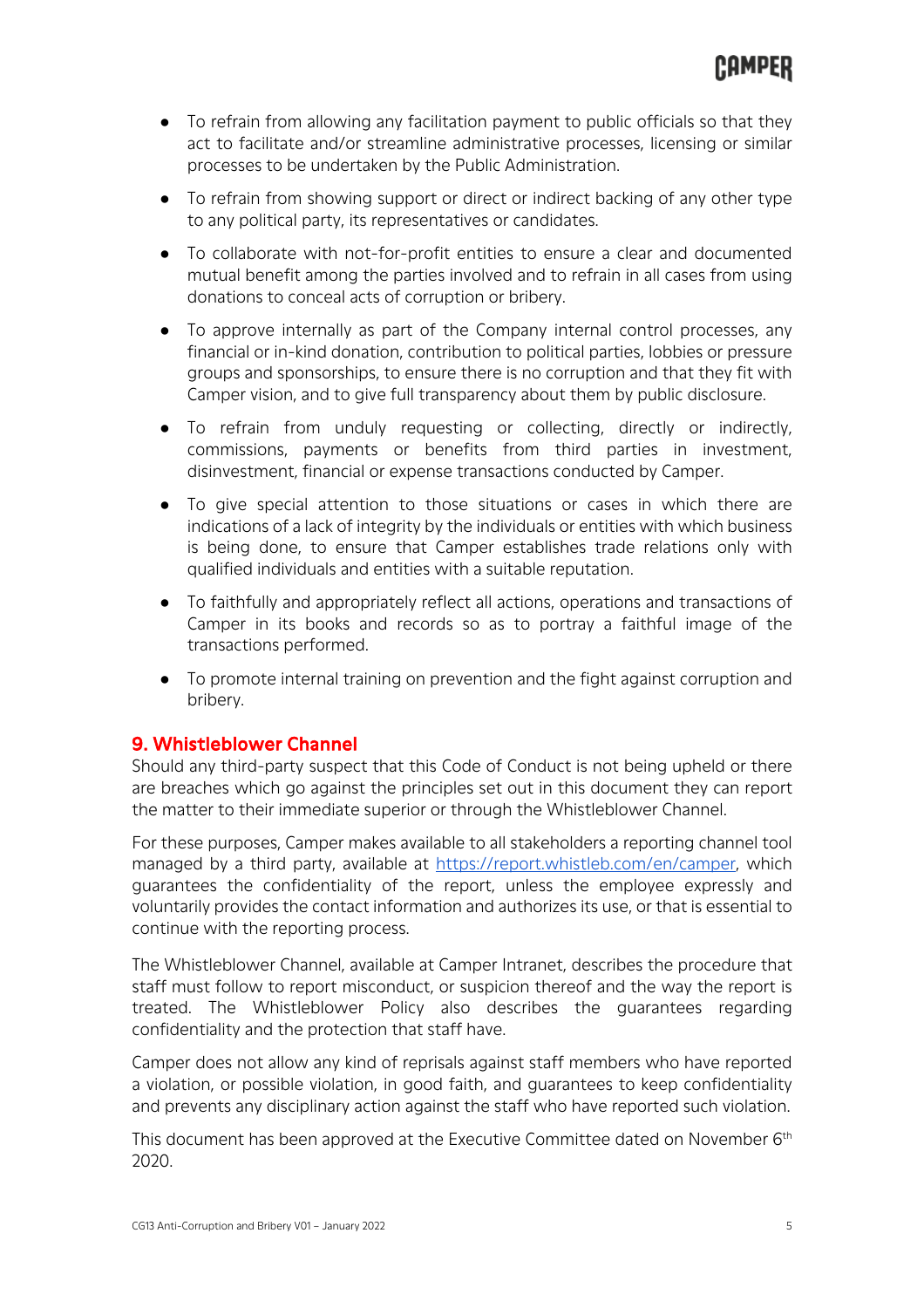## **CAMPER**

Updated version, January 2022